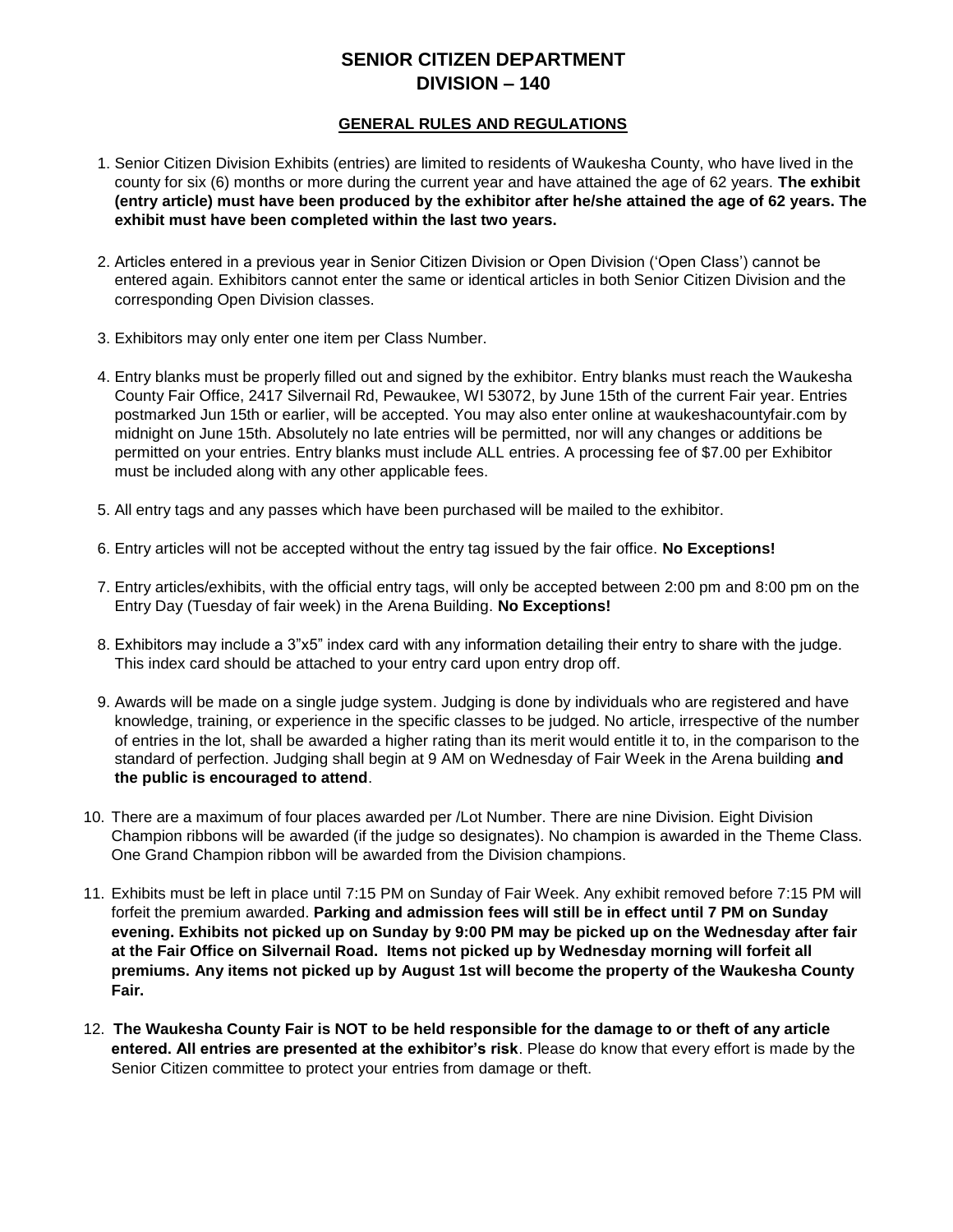## *Helpful Hints for Division Entries*

Notice that in each Division, the last entry number is an '*Any'*. The rules dictate that an Exhibitor may place only one entry in each Entry Number. To encourage more articles, this '*Any*' entry has been included. As an example, you have entered an *Adult Sweater* in Division: Knitting, Entry No 1, but you have knitted two fine adult sweaters and would like to enter them both. Rule #3 tells you that you cannot enter two items under the same Class Number. The *'Any'* entry number allows you to do this and encourages more entries.

Recycled- another word that must be defined. Recycled in Division - Woodworking, Class 8, means that the entry must be of recycled wood or a wooden article. Division- Home Furnishing, Class 9, recycled means any material. Note that in this case, the "*Exhibitor must include a description of the recycled materials used*."

## **DIVISION A: CULTURAL ARTS Class No. Blue Red White Pink**

- 1. Watercolor
- 2. Oil
- 3. Acrylics
- 4. Ceramics
- 5. Jewelry
- 6. Any Cultural Art Item

# **DIVISION B: PHOTOGRAPHY Class No. Blue Red White Pink**

 **4.00 3.00 2.00 1.00** 

- 1. Animal(s), Mounted or Framed
- 2. Bird(s), Mounted or Framed
- 3. Scenic, Mounted or Framed
- 4. Flower(s), Mounted or Framed
- 5. Human Portrait (one or more persons), Mounted or Framed
- 6. Child (Children), Mounted or Framed
- 7. Still Life, Mounted or Framed (Inanimate objects arranged by exhibitor)
- 8. Any Photograph, Mounted or Framed

## **DIVISION C: CRAFTS**

All exhibits may include an attached explanation of types of materials used and intended use of the item.

**Class No. Blue Red White Pink 4.00 3.00 2.00 1.00**

- 1. Any Beaded Article
- 2. Counted Cross Stitch, Any Article
- 3. Christmas Craft, Article for Tree
- 4. Ornaments, Collection of 2 or More
- 5. Christmas craft, Any Article
- 6. Any Holiday/Seasonal Craft, Other than Christmas
- 7. Creative Craft, Made from Any Material
- 8. Sets- Any Craft Article with 2 or more related items
- 9. Any Craft Item Made from a Kit

|  | <b>Blue Red White Pink</b> |  |
|--|----------------------------|--|
|  | 4.00 3.00 2.00 1.00        |  |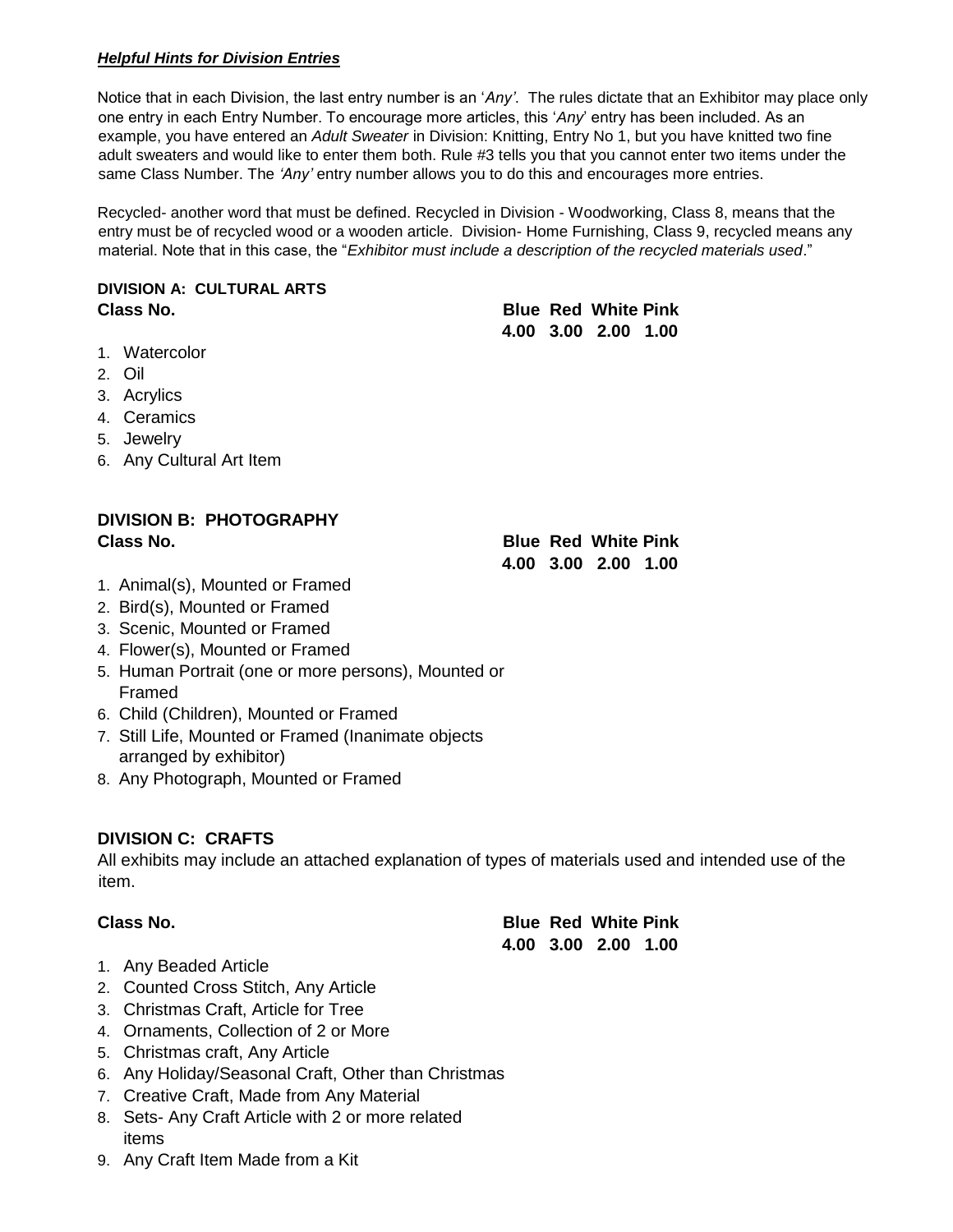# **DIVISION D: WOODWORKING**

All exhibits may include an attached explanation of the types of materials, tools, patterns, and techniques used to create the item,

| <b>Class No.</b> |  |
|------------------|--|
|------------------|--|

**Blue Red White Pink 4.00 3.00 2.00 1.00** 

- 1. An Article for Use Out-of-Doors
- 2. An Article for Use in the Home
- 3. A Homemade Toy or Game
- 4. An Article of Creative Design from Wood; or Made from Wood and Other Material
- 5. Bird House
- 6. Animal/Bird Feeder
- 7. Article Made by Woodcarving or Whittling
- 8. Any Wooden Article Made from a Kit
- 9. Any Article Made from a Recycled Wooden Item
- 10. Chainsaw Art
- 11. Any Woodworking Article

## **DIVISION E: KNITTING**

All exhibits may include an attached explanation of the type of yarn used, pattern used, and needle or hook size.

## **Class No.**

| Class No. | <b>Blue Red White Pink</b> |
|-----------|----------------------------|
|           | 4.00 3.00 2.00 1.00        |

- 1. Sweater or vest for Adult, Hand-knitted
- 2. Sweater or vest for Child, Hand-knitted
- 3. Afghan, Hand-knitted
- 4. Crib Afghan, Hand-knitted
- 5. Scarf, Mittens or Hat (any One Item), Hand-knit or Loom
- 6. Baby Sweater, Hand-knit
- 7. Baby Cap, Booties, or Mittens (any One Item), Hand- knit
- 8. Baby Outfit, Hand-knit
- 9. Any Holiday/Seasonal, Hand-knit or Loom
- 10. Any Knitted Toy
- 11. Any knitted Article

# **DIVISION F: CROCHETING**

All exhibits may include an attached explanation of the type of yarn used, pattern used, and needle or hook size.

| Class No. | <b>Blue Red White Pink</b> |
|-----------|----------------------------|
|           | 4.00 3.00 2.00 1.00        |

- 1. Adult Sweater or vest
- 2. Afghan
- 3. Scarf, Mittens or Hat (any One Item)
- 4. Doily
- 5. Baby Sweater
- 6. Baby Cap, Booties or Mittens (any One Item)